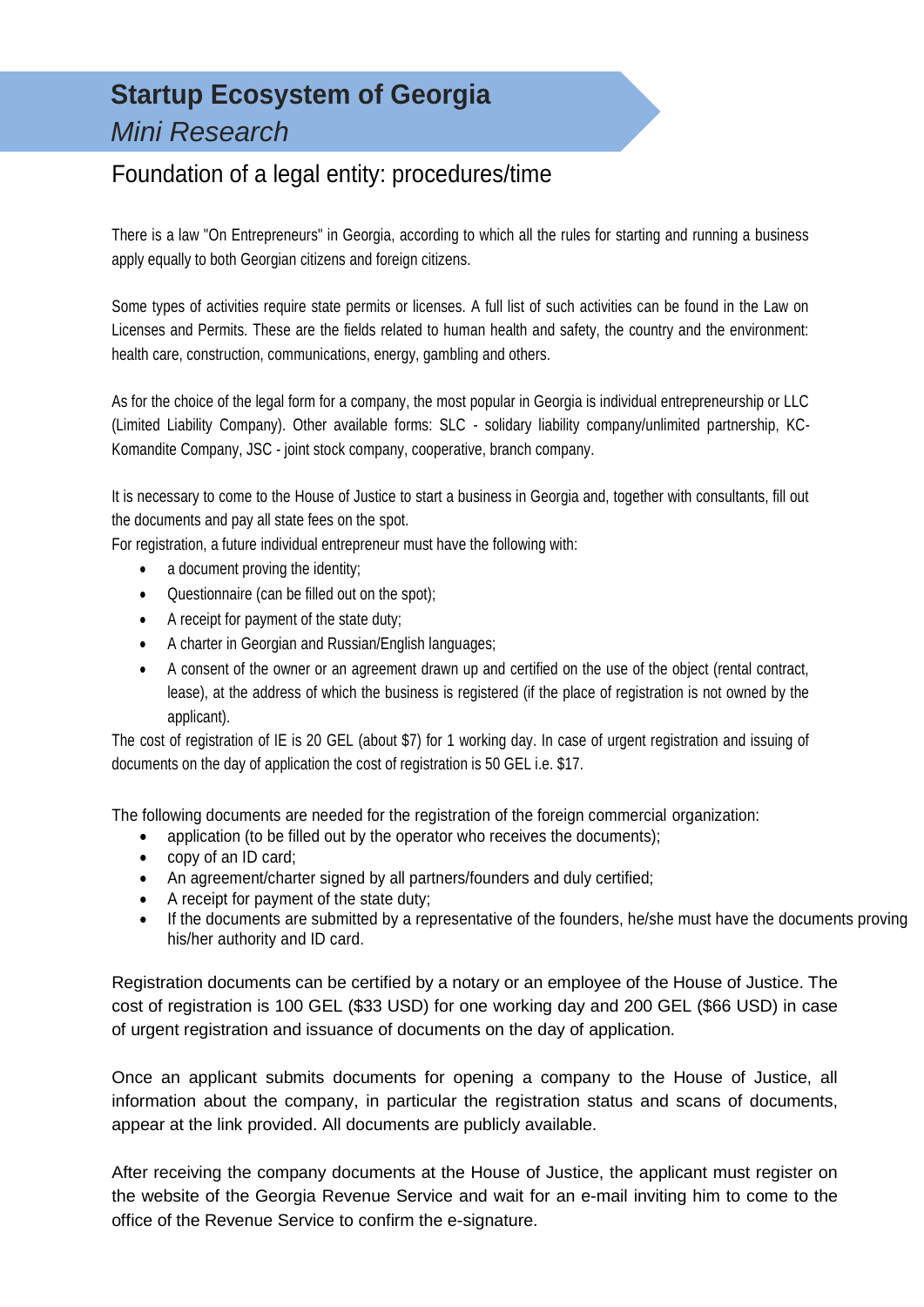# Corporate Taxation in Georgia

Taxes for companies in Georgia:

- corporate tax 15%, however, since January 1, 2017 there is a provision in Georgia, according to which legal companies may not pay tax on profits if they divert funds for business development, thus, the tax is not paid on profits, but only on dividends (5%);
- Value Added Tax 18% (standard rate);
- Citizens' income tax 20%;
- Import tax (customs duty) 0%/5%/12% (rate depends on the type of goods);
- Excise differentiated depending on the type of goods and services
- Pension fund tax from resident employees 2%;
- Excise tax differentiated depending on the type of goods and services

An individual entrepreneur can benefit from preferential tax regime. If its income per year does not exceed 30 thousand GEL (\$ 12.5 thousand dollars), it is exempt from taxes. This rule does not apply to trade, operation of financial companies (such as currency exchange offices), licensed activities and individual entrepreneurs with employees. If a businessman has earned up to 100 thousand GEL (about 42 thousand dollars), he will have to pay 5% tax on income.

For IT companies that are exporting their work and have received the appropriate status, a new tax regime has been introduced - 5% on profit and 5% on income tax:

## Registration Place

All companies in Georgia are registered with the National Agency of the Public Registry, the Ministry of Justice of Georgia. Data and documents about companies are kept publicly; this allows anyone to freely obtain information about the activities and participants of a particular company.

State and tax registration of a company is performed at the House of Justice on a "one-stop" basis. VAT registration and e-payer status require a separate application to the Revenue Service, responsible for the tax system of Georgia.

### *For information only*

*The House of [Justice](http://psh.gov.ge/) - a state institution in Georgia where most of the necessary state services (starting from the Notary Chamber of Georgia, the National Agency of Public Registry , the Civil Registry Agency, the National Archives, and the National Enforcement Bureau) can be obtained in one building, at one stop. In total, more than 300 services are combined in the House of Justice.*

*Branches of the House of Justice are open and functioning in Tbilisi, Batumi, Rustavi, Mestia, Kutaisi, Ozurgeti, Gurjaani, Akhaltsikhe, Marneuli, Kvareli, Telavi, Gori, Zugdidi, Poti, Lagodekhi, Tianeti, Borjomi, Stepantsminda and Oni. The list of addresses of all departments of the House of Justice is available [here.](http://psh.gov.ge/main/page/7/406)*

# Opening a bank account, foreign exchange operations, a brief description of the processes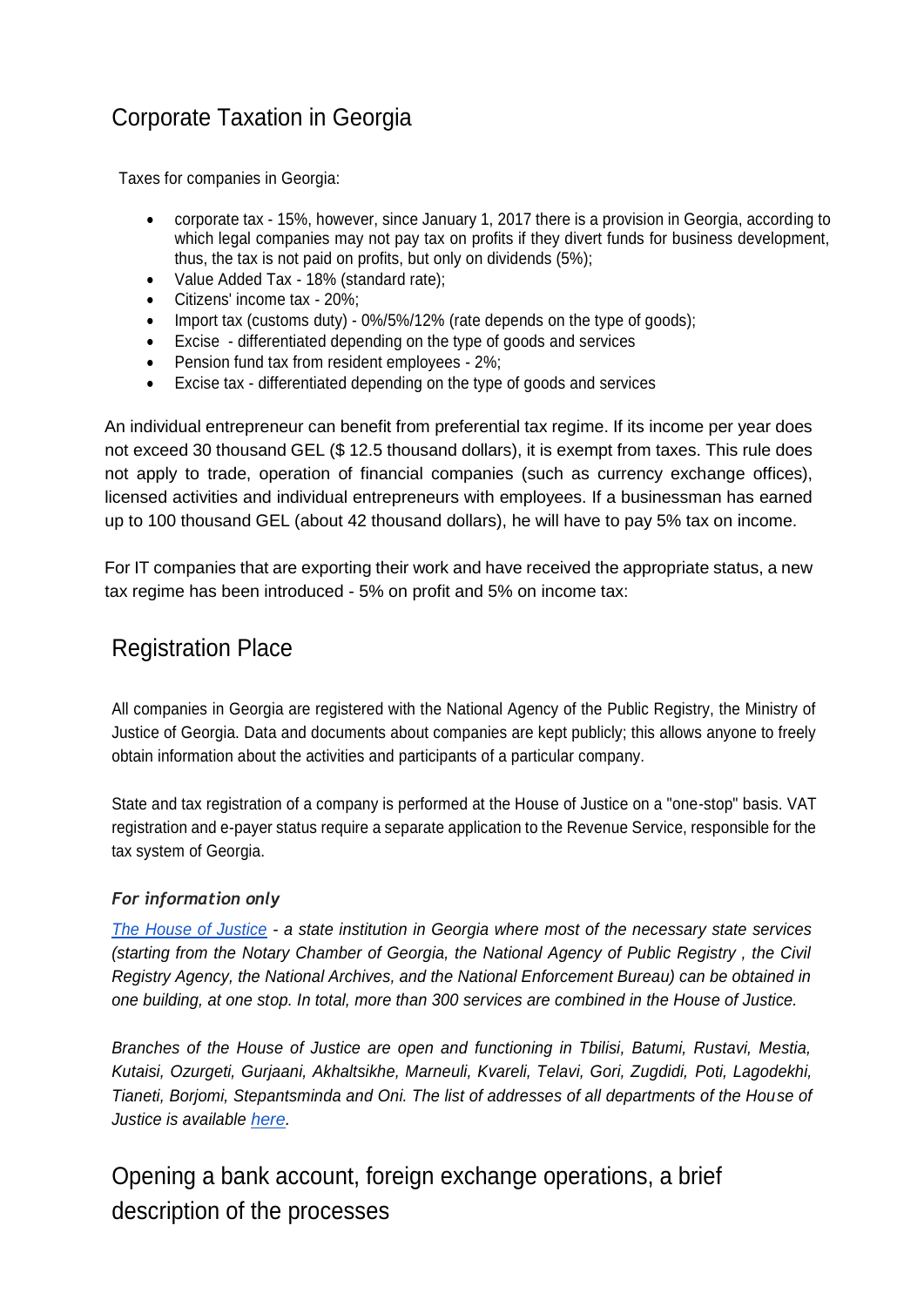List of commercial banks operating in Georgia (according to the National Bank of Georgia):

| <b>TBCBank</b>        | <b>Bank of Georgia</b>    |
|-----------------------|---------------------------|
| <b>Liberty Bank</b>   | <b>Basisbank</b>          |
| <b>VTBBank</b>        | <b>Cartu Bank</b>         |
| <b>ProCredit Bank</b> | <b>Silk Road Bank</b>     |
| Ziraat Bank Georgia   | <b>Isbank Georgia</b>     |
| <b>TeraBank</b>       | <b>Halyk Bank Georgia</b> |
| PASHA Bank Georgia    | <b>Finca Bank Georgia</b> |
| <b>Credo Bank</b>     |                           |

You can also open a bank account at the House of Justice, which houses the branches of several local banks.

Banks in Georgia work with foreign currency payments. It is possible to open an account for free. For opening an account for a company in a Georgian bank you need:

1) To choose the bank the service terms of which are the most acceptable to you. Most banks in Georgia have similar versions of their websites, some have English and Russian versions. 2) You can open an account at the bank by visiting the branch in person or by giving a power of attorney to your representative.

- 3) The list of documents required to open a bank account in Georgia:
	- Passport and notarized passport copies (beneficiaries and signatories on the account);
	- Extract from the Registry (Certificate of Good Standing);
	- Notarized copies of the foundation documents (certificate of foundation, memorandum of association, articles of association, appointments of directors, power of attorney, trust declarations);
	- A brief description of the business, turnover, partners.

### Internet business regulation, e-commerce

Georgia is developing a law on e-commerce, curated by the Ministry of Economy and Sustainable Development of Georgia.

Online shopping is very common in the country. Preferred payment methods are credit/debit cards, electronic payment systems.

Popular e-commerce platforms in Georgia: *[tbconline.ge,](https://tbconline.ge/tbcrd/login?t=false) [extra.ge,](https://tbconline.ge/tbcrd/login?t=false) vendoo.ge, moitane.ge project networks* My.ge [\(www.MyAuto.ge, www.MyMarket.ge,](http://www.myauto.ge/) [www.MyHome.ge, www.MyParts.ge,](http://www.myhome.ge/) [www.MySports.ge,](http://www.mysports.ge/) [MyJobs.ge\)](https://www.myjobs.ge/).

In May 2018, Georgian Post launched an e-commerce platform<https://maleo.ge/> , that allows you to buy and sell products through an app both in Georgia and abroad. At the same time, Georgian Post serves as the delivery service. Thanks to the platform, local businesses are able to export their products. Thus, the platform contains both commercial and social components.

### Programs that help startups from other countries obtain grants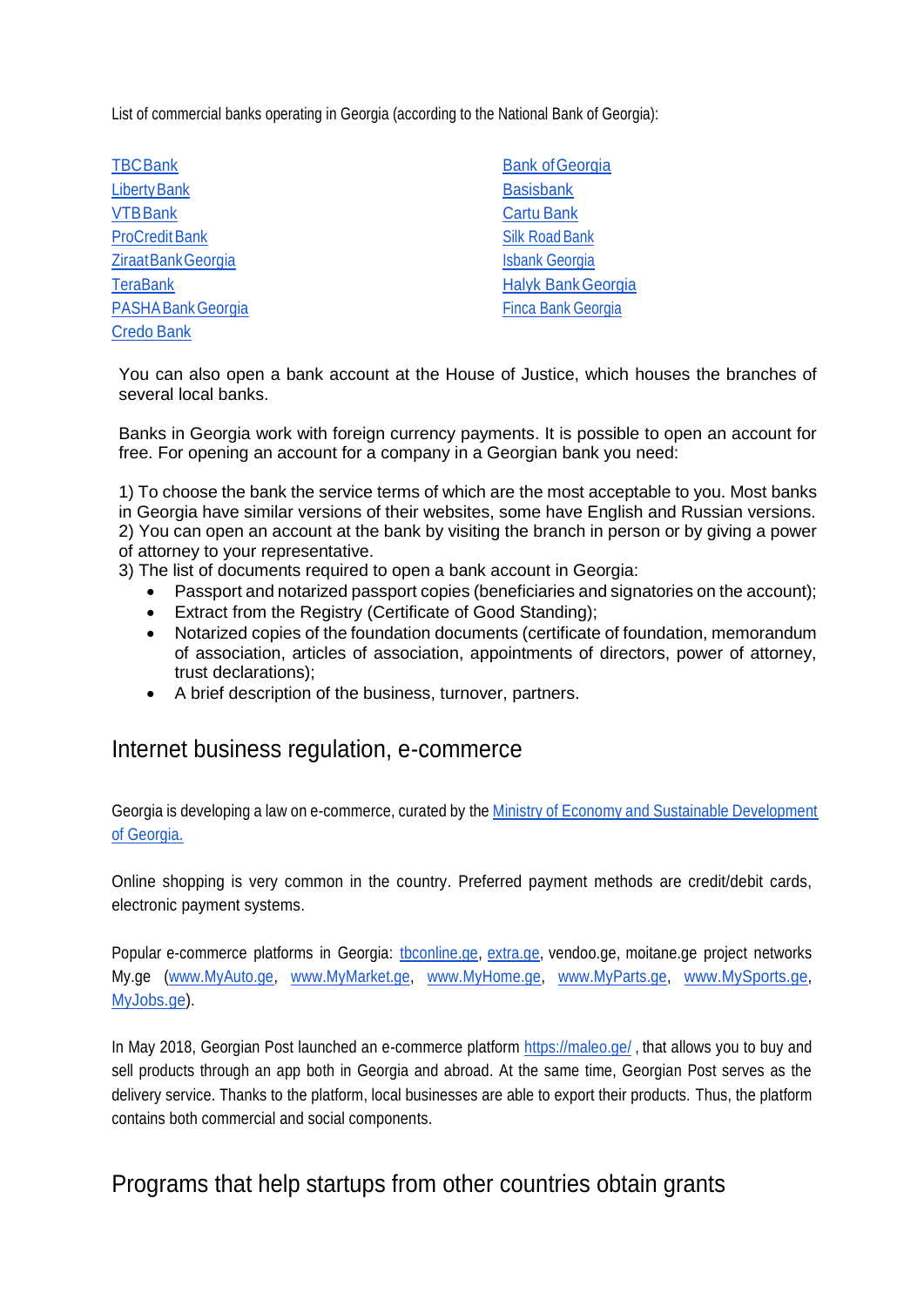Startups from other countries can register a legal entity and participate in startup support programs organized by the Georgia Innovation and Technology Agency (GITA - [www.gita.gov.ge\)](http://www.gita.gov.ge/). Information about the programs can be found at [www.grants.gov.ge](http://www.grants.gov.ge/) . Grant competitions are held twice a year. The Georgian government has also announced plans to open a Business Advisory Board in order to mobilize resources for the program.

The program 500Startups [\(https://ecosystems.500.co/500georgia\)](https://ecosystems.500.co/500georgia), the world's leading startup driver in partnership with Bank of Georgia, is also launched in Georgia. The program accepts regional applications, conducts the acceleration process, and provides access to funding. The winners get the opportunity to continue their acceleration in Silicon Valley.

IT recruiting and other services for finding highly qualified professionals

**[www.FindIT.ge](http://www.findit.ge/)** – the leading IT personnel recruiting agency in Georgia.

**Брейн Сорс [Интернешнл](http://brain-source.ge/)** – The representative office of an international recruitment agency, provides services for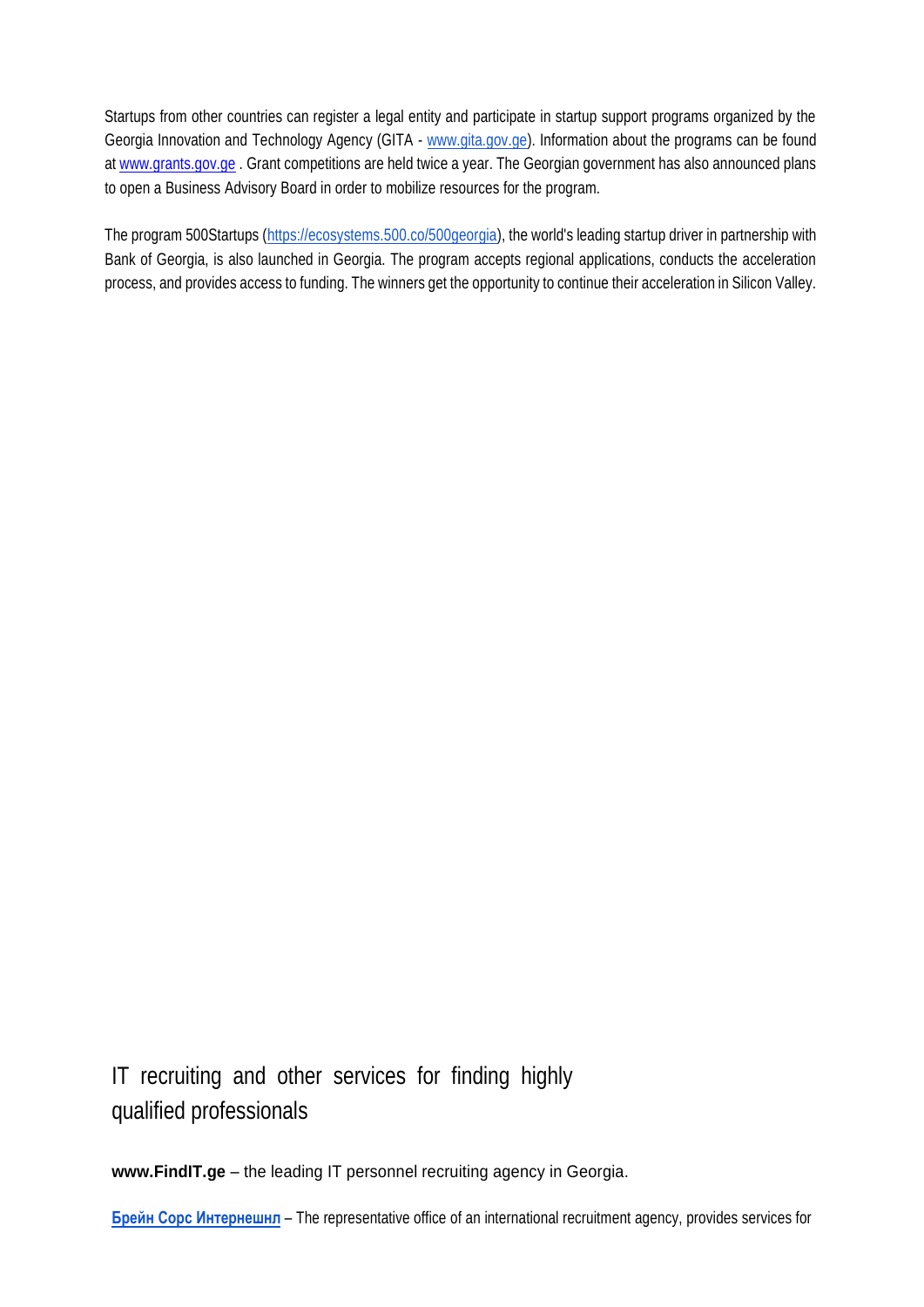the search for top managers and IT specialists.

**HR [Partners](https://hrpartners.ge/)** – a company providing recruitment services in Georgia in the following areas: sales and marketing, accounting and finance, administration, logistics, management, production.

**HR [outsourcing](http://hroutsourcing.ge/en)** – a company that provides HR services in Georgia and offers a special package of services for startups.

**[Job Gear](https://en.jobgear.ge/)** – a company that provides search and recruitment services for businesses.

**[Insource](http://www.insource.ge/)** - consulting and recruiting company. It helps businesses find top managers, middle rank managers, and specialists from various fields.

**[Adelante](http://www.adelante.ge/)** - a company that provides recruitment services for businesses.

**[One Point](https://www.onepoint.ge/)** - Personnel outsourcing company, provides recruitment services in banking, IT, HR, finance, advertising business, communications and other areas.

**[Jara HR](https://web.facebook.com/jarahrconsulting/about/?_rdc=11&_rdr)** – a company that provides HR consulting and recruitment services in Georgia.

**[MyJobs.ge](https://www.myjobs.ge/ru/resumes/)** – is a site for searching for specialists in Georgia in a number of professions. You can browse the resume database here, as well as add your job openings.

**[HR.ge](https://www.hr.ge/)** – is for searching for specialists in Georgia in a number of areas. The site has a database of resumes and job openings in a number of areas, including IT, marketing, etc.

**[newjob.ge](https://www.newjob.ge/)** – the site allows you to post your job.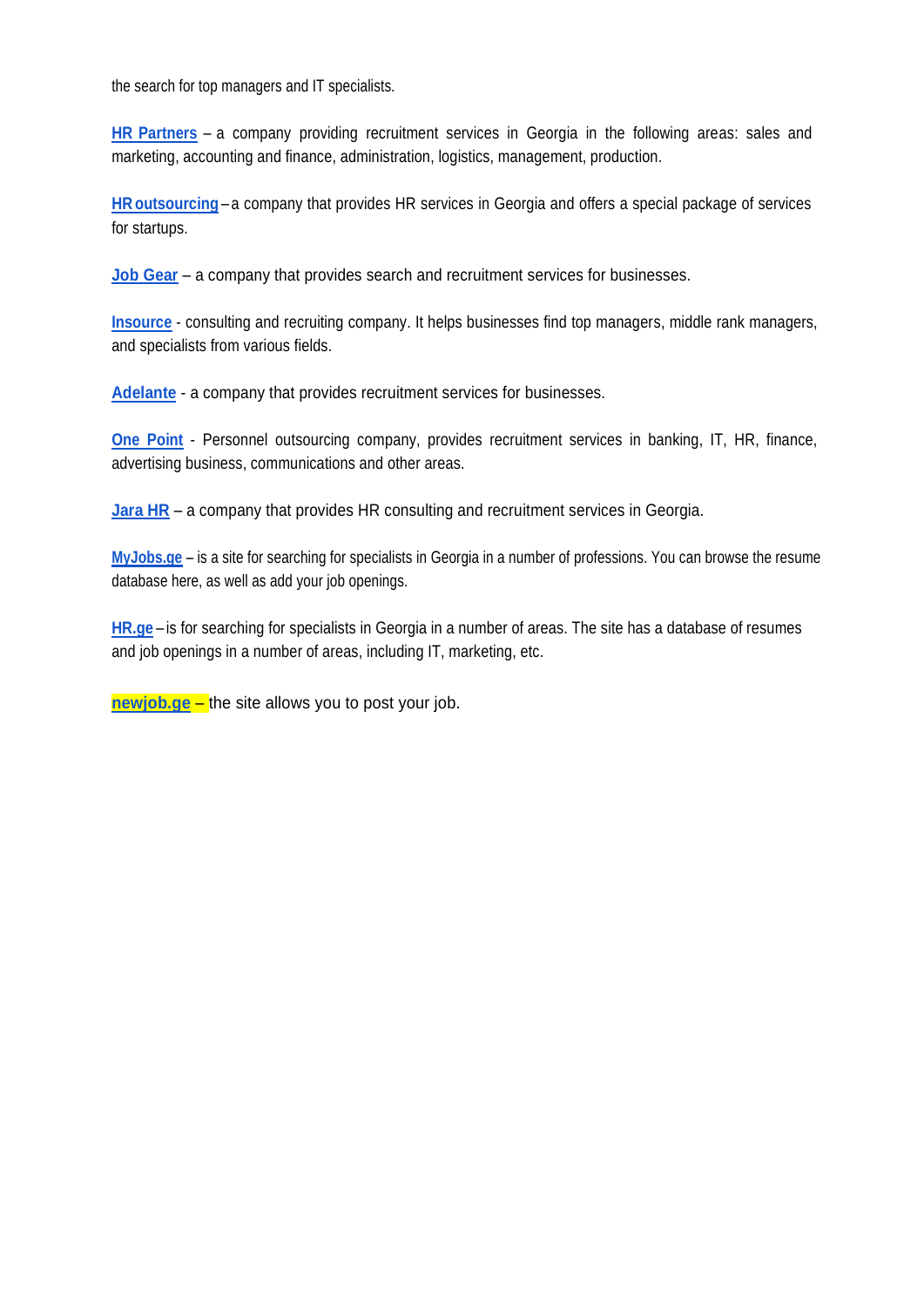### Startup Acceleration Platforms in Georgia

**Spark Business Accelerator** in Tbilisi. It offers startups co-working services, the opportunity to get individual advice from experts in finance, marketing, and business analysis. It supports entrepreneurs working in such fields as information technologies, innovative business ideas in various fields, energyefficient technologies and innovations, tourism, education, medicine, sports and health care, traditional crafts. The *accelerator* was created thanks to the initiative of Tbilisi City Hall together with the Georgian Employers' Association within the framework of the EU initiative "Mayors for Economic Growth" (M4EG). The address of the Accelerator is Tsotne Dadiani str 164, Tbilisi, Georgia.

**FasterCapital in Georgia** is a branch of an international online incubator and accelerator. FasterCapital has three startups from Georgia under acceleration.

**Acceleration Program** 500 Startups in Georgia, launched in 2020 with the support of the World Bank, the Georgian Agency for Innovation and Technology, and Bank of Georgia. The program will last 16 months, with about 30 tech startups at an early stage of development.

**UG Startup Factory accelerator.** Acceleratoris implementing its sixth acceleration program (applications are accepted until the end of September 2020). The duration of the program is 2 months, during which the participating projects will be able to test and test a hypothesis, form a team, select a business model, create an MVP, prepare for negotiations with investors and present their product to the audience. Program participants will have an opportunity to raise funding for their startup through the Startup Fund organized by Future Laboratory and the University of Georgia.

# General characteristics of Georgia in terms of the development of startups and digital services

Startup development is one of the state policy priorities in Georgia. A special subsection dedicated to innovations and technologies was developed in the state Strategy for Socio-Economic Development "Georgia 2020".

Startup ecosystem development in Georgia is supervised by the Ministry of Economy and Sustainable Development, in particular, its subdivision - Georgia's Innovation and Technology Agency (GITA). GITA is the main executor of the information and technology policy of the state and implements a number of projects aimed at developing Georgia's startup ecosystem.

The list of opportunities and services GITA offers to startups:

● Grant programs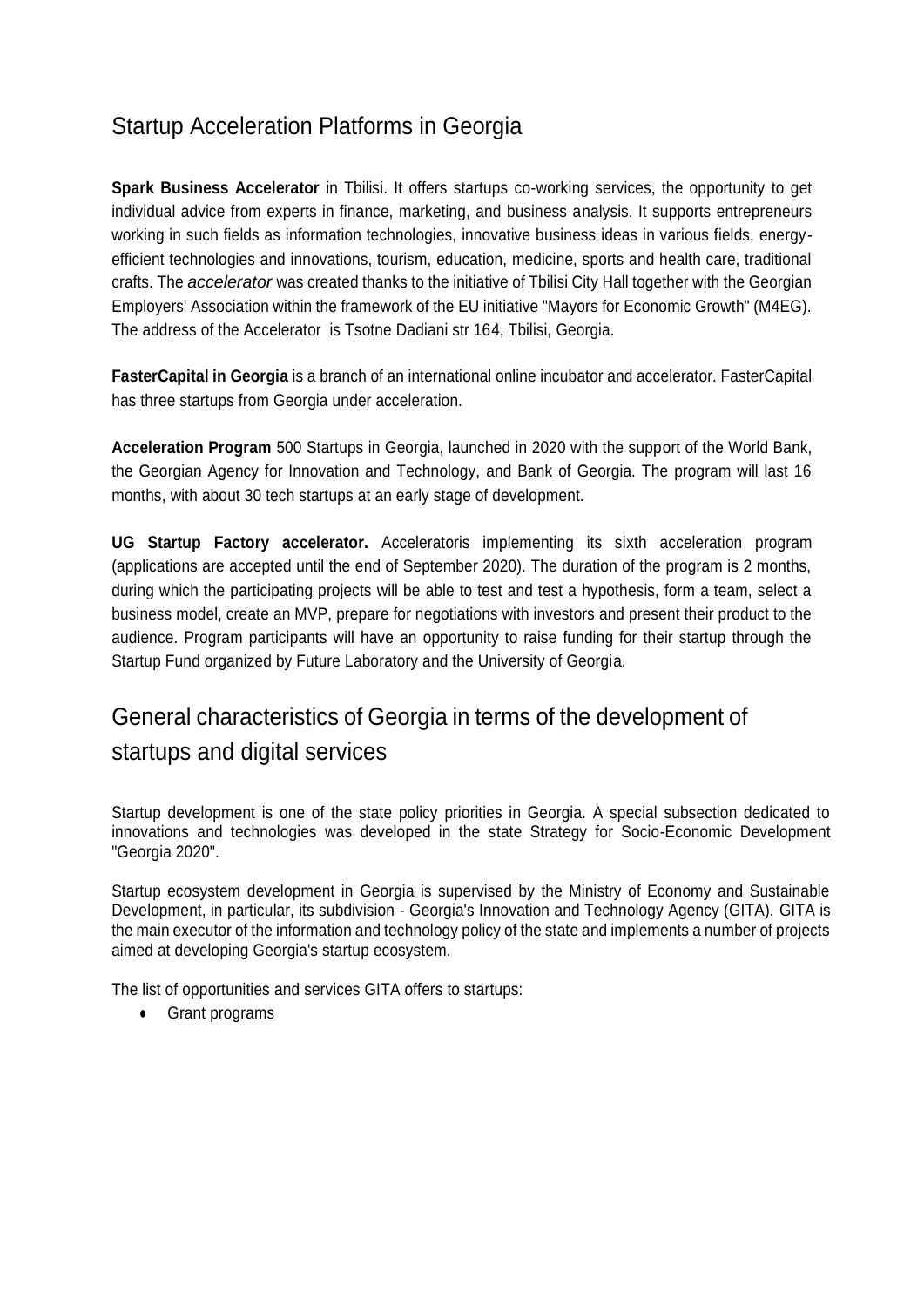- Startup Friendly (finding Georgian and foreign organizations that provide various services to startups);
- Startup Beats (regular rallies with successful people in various fields, including startups, during which speakers share their experiences with the audience);
- Boot Camp (training courses for startups);
- co-working;
- IT support
- prototyping in Fablab-e.

**The Georgia National Innovation Ecosystem (GENIE**) project is a joint initiative of the Government of Georgia and the International Bank for Reconstruction and Development (IBRD), overseeing the implementation of the project, the Georgian Innovation and Technology Agency - GITA. The project is implemented from 2016 to 2021. Georgia has been allocated a soft loan of \$27 million for the development of the innovation system.

Georgia's startup ecosystem is just being formed, but there are a number of programs, organizations and platforms where you can work out your project.

- Pre-acceleration program and co-working space at the Startup Factory Innovation Center (UG Startup Factory) from the University of Georgia. The site is open 24/7, with an electronics and engineering lab, a mobile app development center, and a co-working space available for startups. UG Startup Factory runs acceleration programs, with the last one recruited in September 2020. The acceleration and innovation program is managed by Future Laboratory.
- **Startup Grind Tbilisi.** A division of the world's largest independent startup community, uniting 2,000,000 entrepreneurs. Global sponsor of the organization - Google for startups. Startup Grind Tbilisi hosts events where world-class successful startups share their experiences; Startup Grind is also an opportunity to make useful contacts, find investors and partners.
- **Silicon Valley Tbilisi** (based at Business and Technology University) is the first private high-tech center in Georgia that combines a university, a business incubator and accelerator, an IT academy, and a media center.
- **Batumi Business Incubator** (Facebook page: https://www.facebook.com/BatumiBI/ ). As a part of the incubator program, startups can get free consultations on international trade, accounting, taxation, startup business organization, financing and logistics. The incubator has a co-working space with equipment (laptops, printer, copier, fax) and unlimited internet. Incubator resident companies are required to pay a monthly fee of \$150 for its services.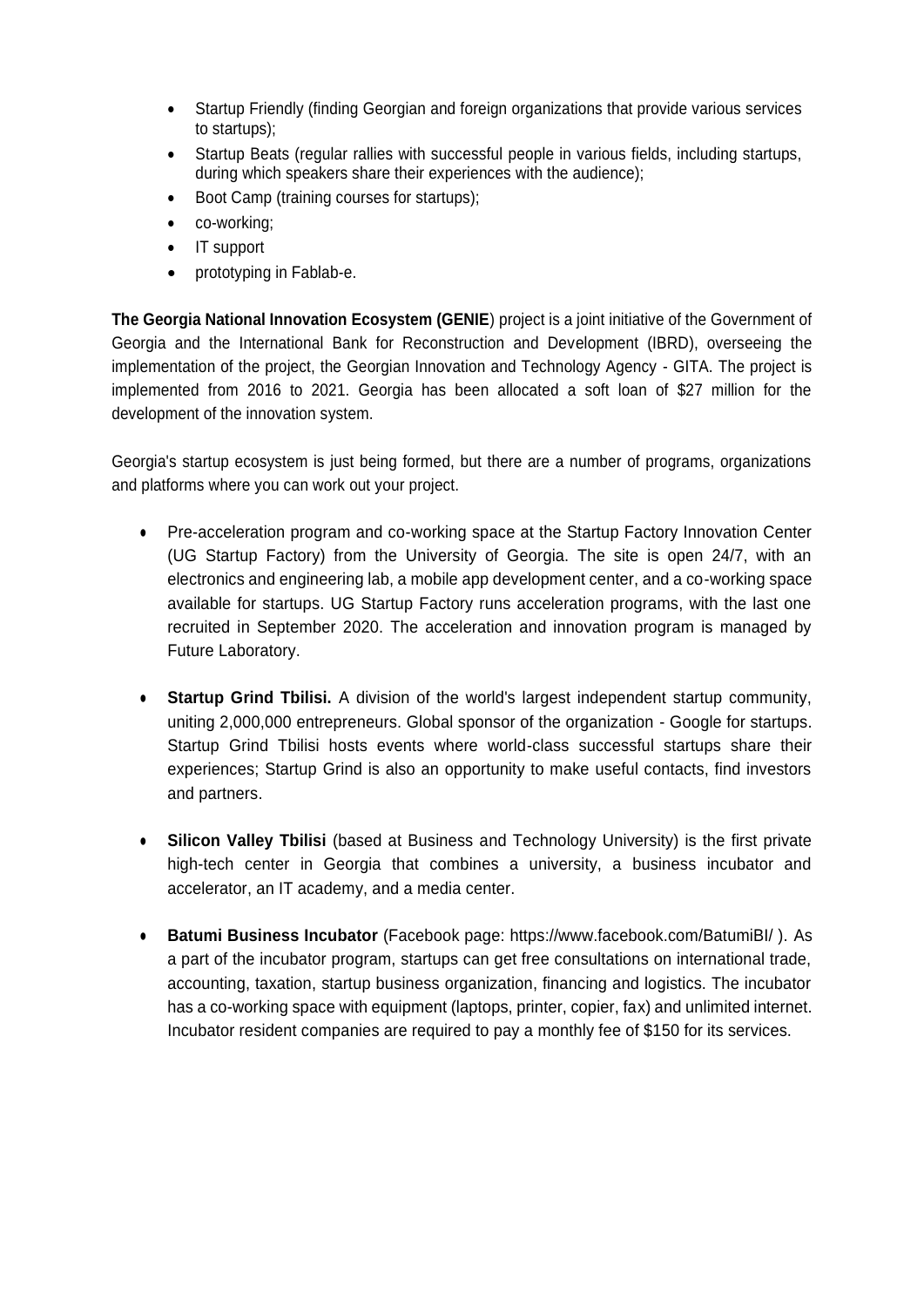- **[Future Laboratory](https://www.futurelab.ge/)** –An innovative company that provides innovation and technology consulting and management services to businesses, the education sector and start-ups. Future Laboratory provides the following services:
- corporate acceleration programs;
- Advising companies on integrating innovation and technology into their business processes to make the company more efficient and productive;
- Building and managing infrastructure (technology park, FabLab, ILab, co-working, accelerators Startup Factory, 21st Century School at European School and Buckswood School);
- consulting on the development of the startup ecosystem;
- training in professions of the future (3D-modeling and 3D-printing, robot programming);
- Acceleration and product support through Startup Central Eurasia (Kazakhstan, Azerbaijan, Kyrgyzstan, Moldova, Uzbekistan, Georgia);
- innovation audit.
- digital transformation
- innovations in education
- **[Digital Georgia](https://digital-georgia.org/digitalhot-ru/)** an international initiative for attracting digital technology projects to Georgia.

### Co-working spaces

Name - Regus

Address - Liberty Square, 2 Leonidze Street, "Tabidze 1" Business Center, 4th Floor, Tbilisi, 0105

Web-address - [https://www.regus.ru/coworking-space/georgia/tbilisi/tbilisi-freedom](https://www.regus.ru/coworking-space/georgia/tbilisi/tbilisi-freedom-square)[square](https://www.regus.ru/coworking-space/georgia/tbilisi/tbilisi-freedom-square)

Overview -

Working hours -

The rent price of a fixed workplace - from \$6 / 1 hour

Price of a workplace in Open Space - / Rent a personal office space - / Availability of rooms for meetings - yes

Name - Regus Address - BCV, 71 Vazha-Pshavela Ave., Block 2, Level 2, Tbilisi, 0186 WEB-address - [https://www.regus.ru/coworking-space/georgia/tbilisi/tbilisi-vazha](https://www.regus.ru/coworking-space/georgia/tbilisi/tbilisi-vazha-pshavela)[pshavela](https://www.regus.ru/coworking-space/georgia/tbilisi/tbilisi-vazha-pshavela) Overview - Working Hours - Price of rent of a fixed working place - from \$4 / 1 hour Price of a workplace in Open Space - / Personal office space rental - / Availability of meeting rooms – yes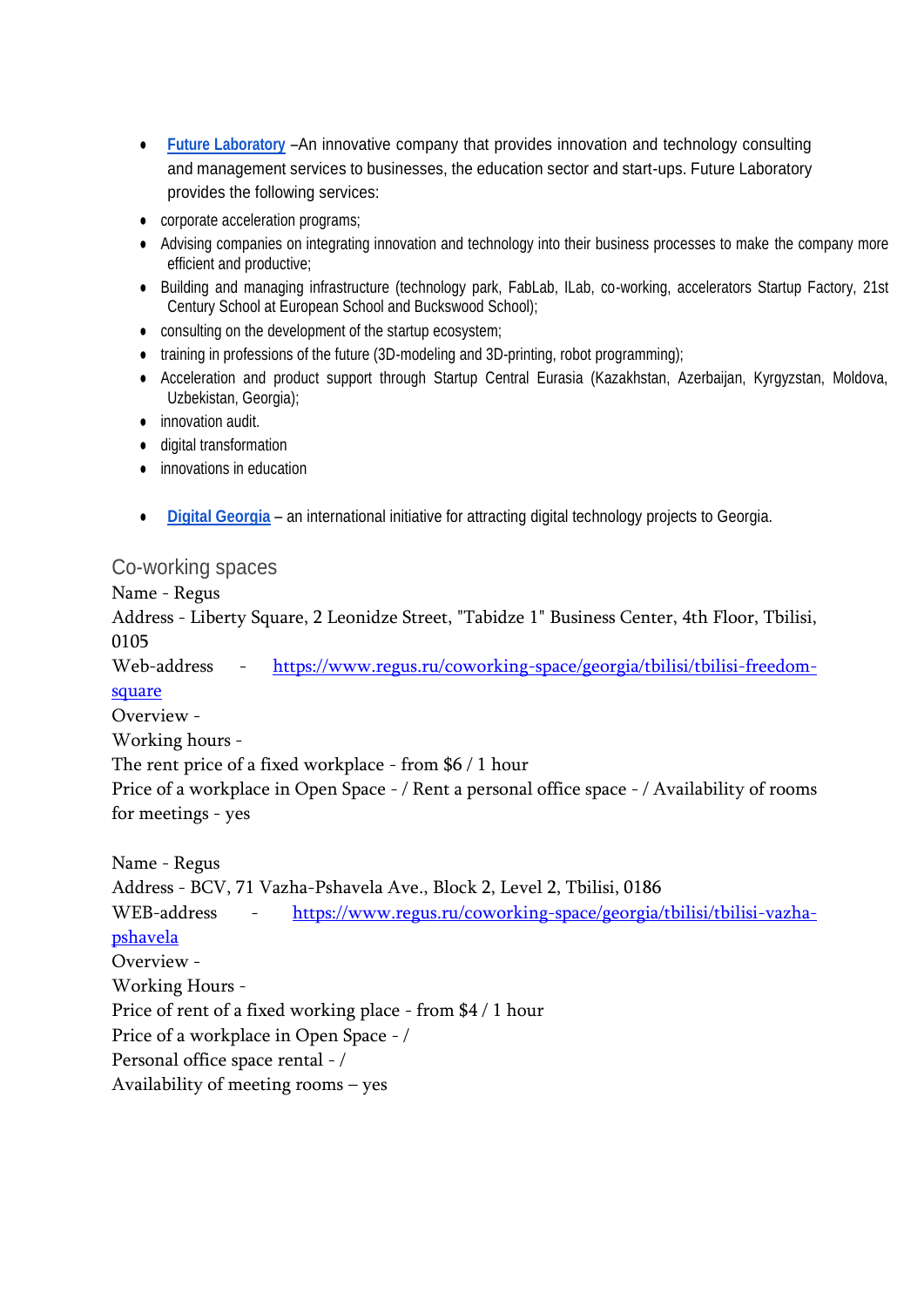*Name - Impact Hub Tbilisi Address - Fabrika, 8 Egnate Ninoshvili Str 0102, Tbilisi, Georgia +995 577 425 611 WEB-address - <https://tbilisi.impacthub.net/> Overview - <http://www.dariko.net/ru/freelancers-spots-of-tbilisi/> Working Hours - Rental price of a fixed workplace - from / Open Space workspace rental price - / Personal office space rental - / Availability of meeting rooms - yes*

*Name - m2collective Address - Kartozia str. 10, Tbilisi. Tel: 2 444 111, (577) 04 00 11 WEB-address - <http://www.m2collective.ge/> Overview - Working hours - Rental price of a fixed workplace - from /. Price of a workplace in Open Space - / Personal Office Space Rental - / Meeting Rooms Availability -*

*Name: Technopark Georgia (based on GITA) Address: Ocrocana, 7 Inovatsia Street, Tbilisi. Tel.200 44 82 WEB-address - <https://www.gita.gov.ge/> Overview - Working hours - Rental price of a fixed workplace - from / Open Space workspace price - / Personal office space rental - / Meeting room availability -*

*More co-working spaces can be found* [here.](https://www.yell.ge/companies.php?lan=rus&rub=3665)

Technoparks and innovation centers

A technopark is a space where technological, educational and professional resources are accumulated. Technoparks facilitate the creation and development of high-tech enterprises and products.

List of technology parks in Georgia with addresses and contact persons:

- Tbilisi Techpark Tbilisi, Innovation Str. 7; 0322004482;
- Zugdidi Techpark –Zugdidi, Lagidze str. 1,Sokhumi str. 2; 592396767 –AnukiAsatiani;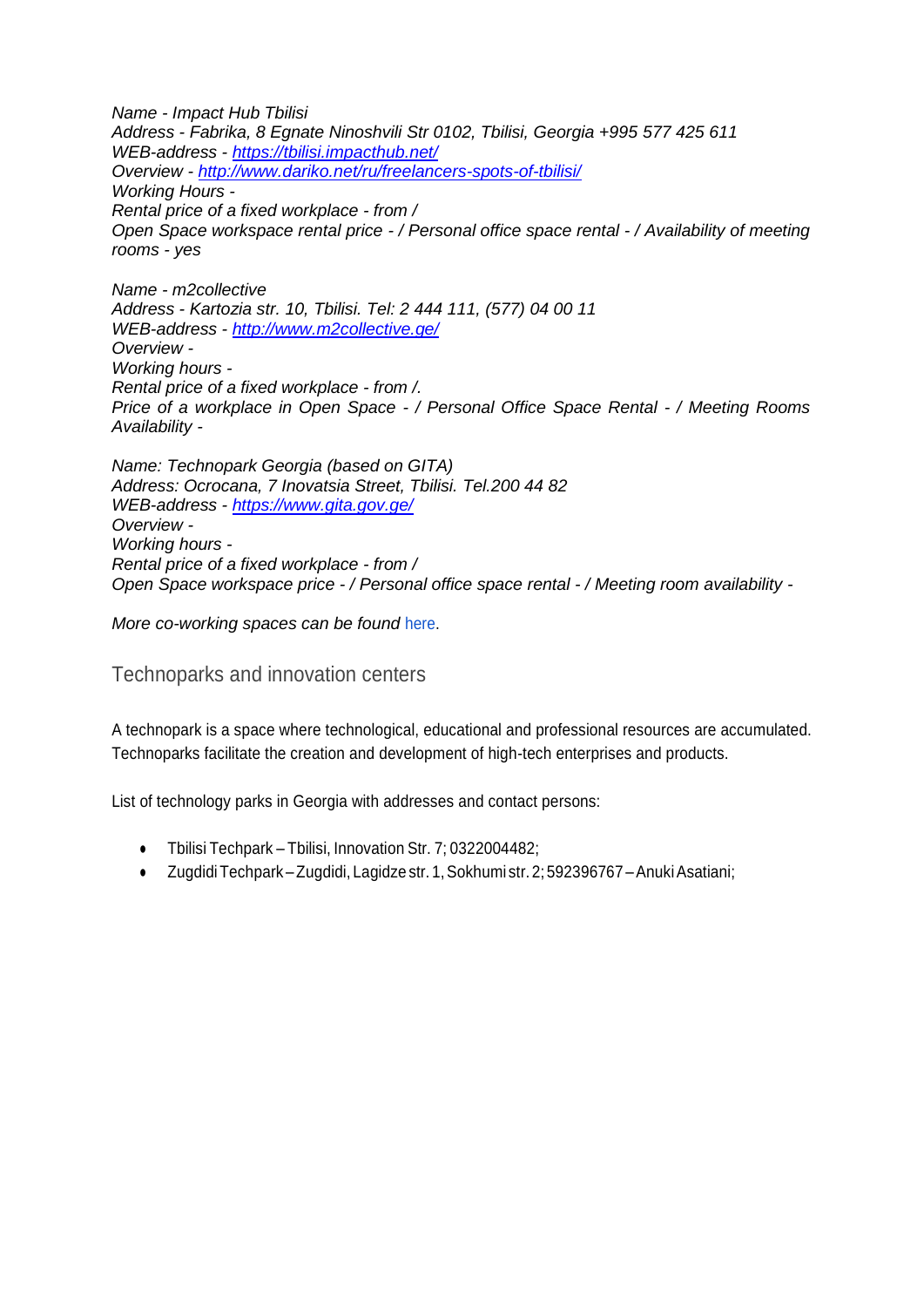- Telavi Tech Park Telavi, Rustaveli str. 11; 577343253 Sophio Samadashvili;
- Akhmeta Innovation Center–Akhmeta, Chanturiastr. 1; 599371861 Shorena Chapurishvili;
- Rukhi Innovation Center–Rukhi, Rukhi Shopping Center; 577 380 646 Tsira Meskhia

### Attracting investment in startups

There are several ways to attract investment in a startup in Georgia:

- 1) Grant programs of the Government of Georgia and international organizations for startups.
- Startup Georgia program. It was launched in June 2016 and since then has helped hundreds of business ideas come to fruition. The program is initiated by the Ministry of Economy and Sustainable Development of Georgia, the Georgian Innovation and Technology Agency (GITA), and the Georgia Partnership Fund (a state investment fund aimed at attracting investment to the country). The program allocates grants for start-ups (one project may qualify for a grant ranging from GEL 15,000 to 100,000, or, from \$4,640 to \$30,960).
- USAID Georgia Growth Program (USAID Zrda). This program provides grants for innovative business ideas in Georgian villages near the border with the self-declared republics of South Ossetia and Abkhazia.
	- GENIE project initiated by the World Bank.

2) Financing of startups in Georgia by banks:

- Startuper program from TBC Bank. The program provides startups with financial and non-financial services such as loans, rentals, education, meetings, workshops. The goal of the project is to form a developed startup ecosystem in Georgia. The program has several package offerings for startup financing, e.g., for startups in catering, agriculture, tourism, etc.
- ●
- Bank of Georgia Female Start Upper. A program for women entrepreneurs, launched in December 2016. To take part in this project, a company must be registered as a legal entity and managed by a female director or partner.
- ●
- Innovfin by ProCredit Bank. It is implemented in cooperation with the European Investment Bank Group.
- 3) Business Angels (Business Angel Network of Georgia) and venture funds.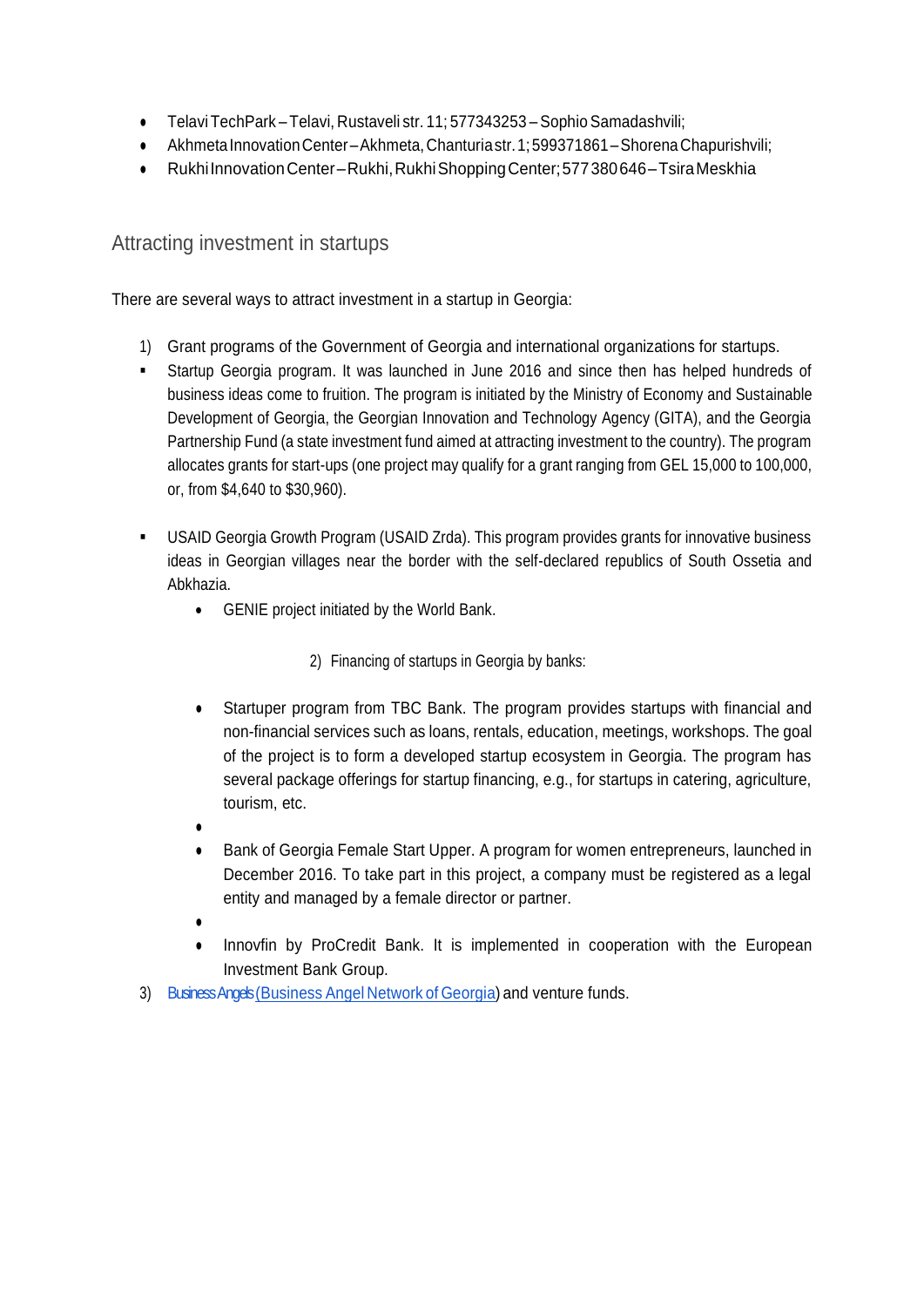• The Georgian Venture Capital Association, GVCA) – an organization aiming to develop and consolidate the venture capital and private equity sectors in Georgia by creating a favorable investment climate, legislative framework, encouraging an entrepreneurial culture, and supporting startups.

### Development of the fintech market in Georgia

Most banks in Georgia have mobile applications and online banking. For example:

- TBC Bank developed the HERE.NOW mobile application (Android and iOS version) for business clients, and online banking is also available for all bank clients.
- The Bank of Georgia BOG mBank Mobile Banking mobile app allows you to pay utility bills, order a card online, receive messages from the bank, open current accounts, get loans at favorable terms, etc.
- Liberty Bank mobile app allows you to manage accounts, deposits and loans, transfer money, make payments, etc.

The Georgian legislation makes it relatively easy to launch projects in the field of making payments. The country has developed and enacted laws regulating the sphere of electronic money and payment services (Law on Payment System and Payment Services, Law on the National Bank, Law on Securities Market). Independent acquirers, providers, payment services and e-money issuers operate in Georgia.

Among foreign entrepreneurs opening their business in Georgia, the interest is in obtaining a payment license and issuing e-money. As of June 2020, 29 PSPs (Payment Service Providers) were operating in Georgia, including Money Movers, eMoney Georgia, Oppa, Direct Debit Georgia, TBC Pay, Unipay, Metro Service+, Adjarapay, Mobile Finance Service-Georgia, United Clearing Center, All Pay Way, Numus, UPS, Geo Money, Pay Unicard, NBC, Smart Payment Systems, Monremi, Max Express, Cleard Systems and others.

One of the examples is Money Movers - provider of payment services in Georgia, which implements a number of innovative projects in the sphere of paying for services, processing, and internet-commerce. With the help of the service users can pay utility bills, mobile operators' services, internet, fines and taxes, financial services, online games, hosting, transport etc. Money Movers has also developed the Money Movers Payment Acceptance System for online stores, which allows up to 170 payment methods worldwide with a single integration.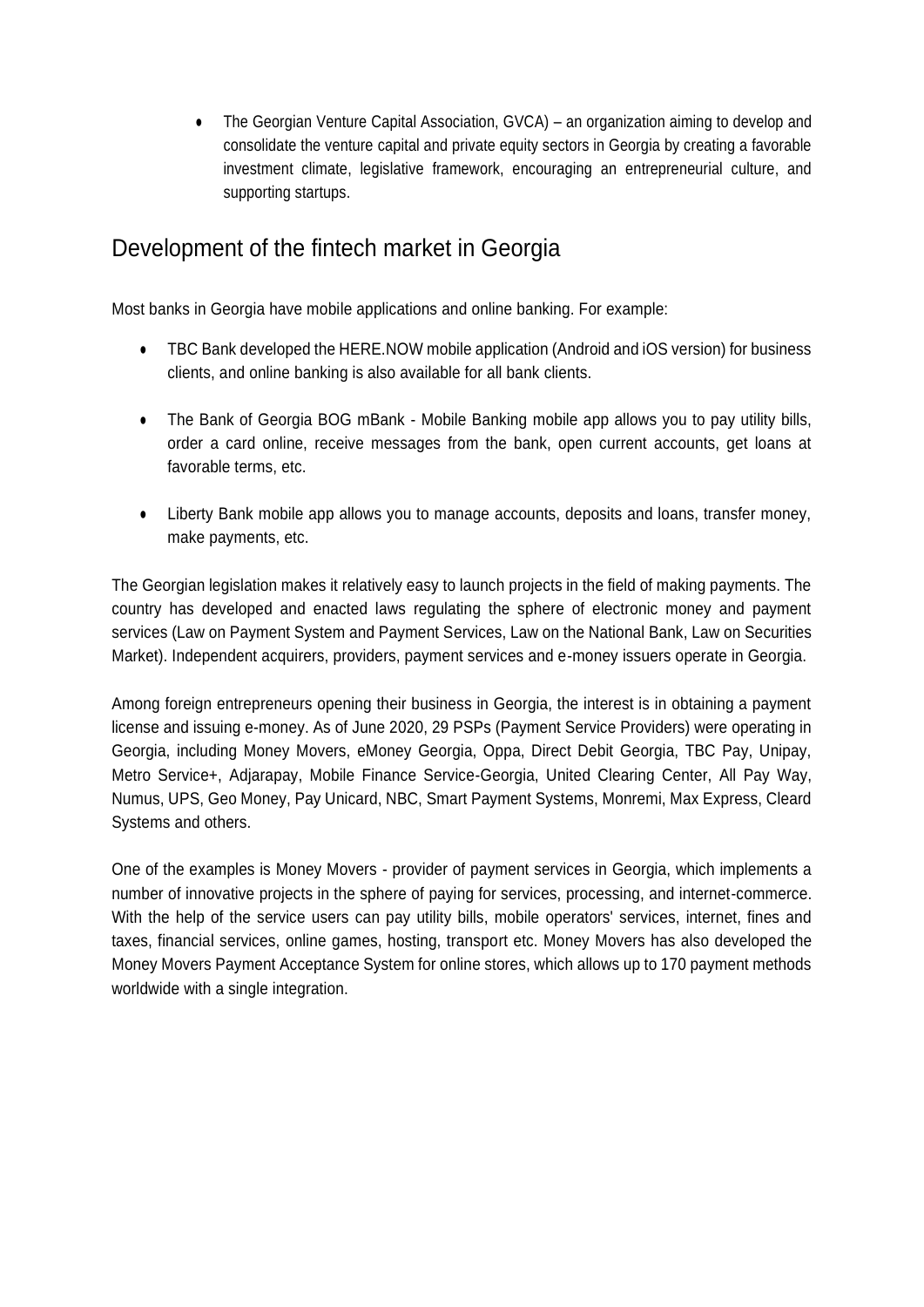# The possibility of using blockchain technology in Georgia

Georgia shows interest in the introduction of blockchain and cryptocurrencies at the state level. Since February 2017, blockchain has been used in Georgia to sell property rights and register the purchase of land. Examples of improvements achieved by blockchain in this area include:

- Transparency in obtaining title to land and real estate has increased;
- The time needed to complete a transaction has been reduced (notary services are no longer necessary);
- **Possibilities of tampering with title documents have been minimized.**

In 2019, the country passed a law to regulate cryptocurrencies, which establishes the following:

- bitcoin in Georgia is not considered a payment instrument, but a digital asset, transactions with which take place in electronic form;
- Both individuals and legal entities are exempt from paying value added tax (VAT) when selling cryptocurrency, while, unlike legal entities, individuals are also exempt from paying income tax when exchanging cryptocurrencies for national or foreign currency.

In 2018 and 2019, Tbilisi hosted the thematic conference "Digital Heat" on bitcoin, blockchain, and mining. Blockchain-based smart contract solutions are being developed to simplify the business process.

In 2019, Charles Hoskinson, one of the co-founders of Ethereum and head of the IOHK blockchain project, visited Georgia, where he met with Prime Minister Mamuka Bakhtadze. As a result of the meeting, several memorandums of understanding were signed with the Georgian authorities, as well as with Tbilisi University. It was agreed that IOHK, will develop a blockchain system to issue digital passports for Georgia. The system can use Cardano blockchain, and also involves the creation of a separate token to encourage network participants to verify and validate identity when creating a digital ID.

The Georgian government plans to introduce blockchain technology into the fiscal system. This will ensure the transparency of the system and make it safe from corruption. In addition, blockchain in Georgia's fiscal system will make doing business easier - settlements will be transparent (all transactions will be displayed in real time), and amounts will be debited quickly and in an organized manner.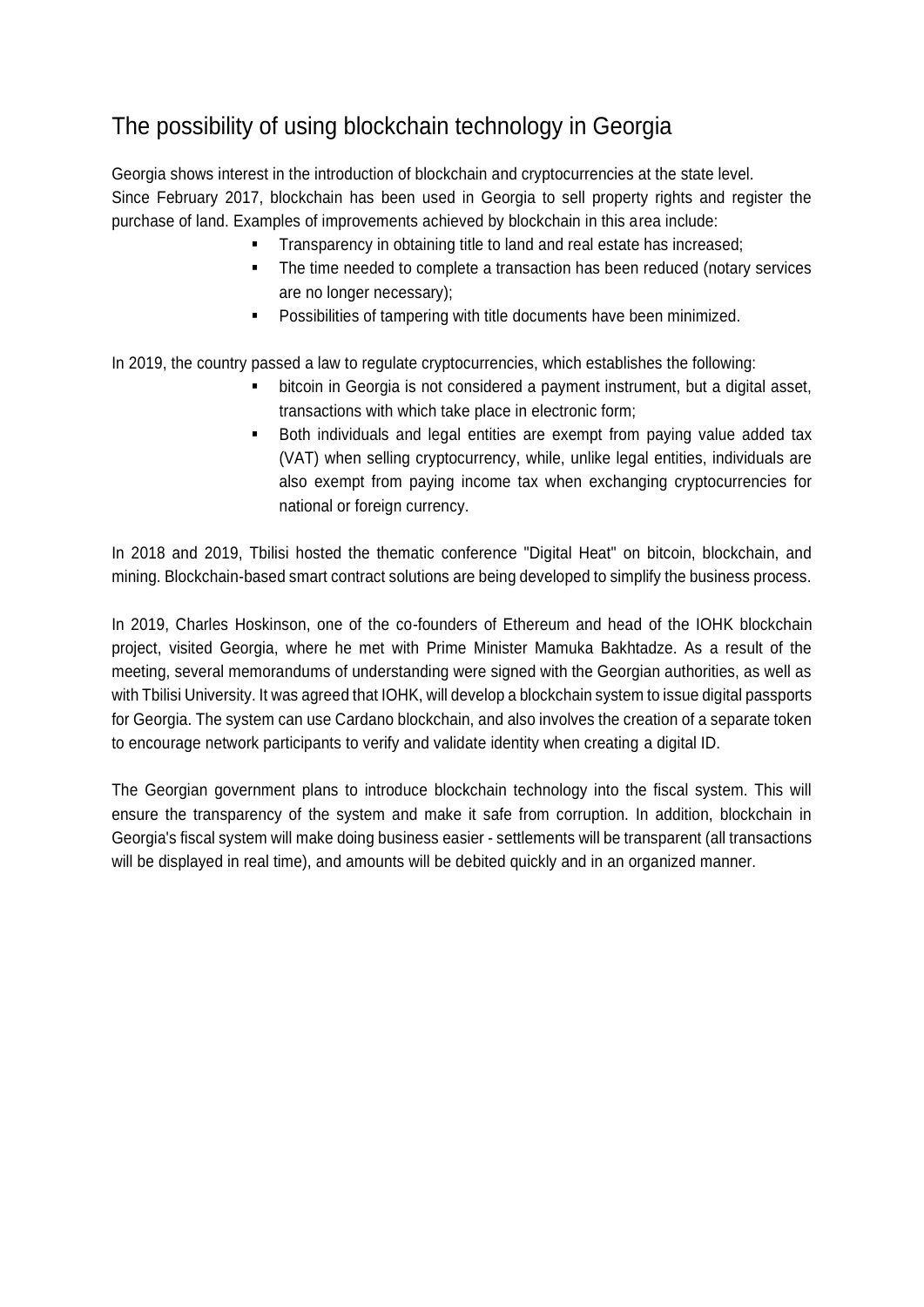# Special benefits for startups, IT companies in Georgia. The registration procedures for obtaining these benefits

"The Entity of the Virtual Zone."

If the activities of a company registered in Georgia are related to the IT sphere, the company has the possibility to obtain the status of a "virtual zone person". According to the Law on Information Technology Zones, persons registered in virtual zones (having the status of "virtual zone person") are exempt from payment:

However, in order to obtain the status of "Virtual Zone Entity", one should authorize on the website of the Ministry of Finance of Georgia (login and password are linked to the company's account on the website of the Tax Service). After authorization, the applicant must leave an application for an electronic certificate for the use of the Virtual Zone Entity status. Assignment of the status occurs within 10 working days, and within 2 working days an electronic certificate certifying the right to benefits is issued.

### Preferential tax regimes

There are three preferential taxation regimes in Georgia:

- 1) "Free Industrial Zones" (FIZ). There are 4 FIZs in Georgia: Tbilisi, Kutaisi (2 SIZs), Poti. The following tax benefits are available on the territory of free industrial zones:
- resident enterprises do not pay income tax;
- resident companies are exempt from tax on dividends and interest;
- trade transactions between FIZ companies are exempt from VAT;
- FIZ companies are not required to collect income tax from employees;
- export transactions are also exempt from VAT;
- companies are not property tax payers;
- trade transactions between companies registered in FIZ are taxable at the rate of 4% of invoice value.

### *For information*

*At the same time, companies registered in FIZ pay (example FIZ "Tbilisi") contribution to the Pension Fund (2%) and tax on import-export of goods to Georgia (4%).*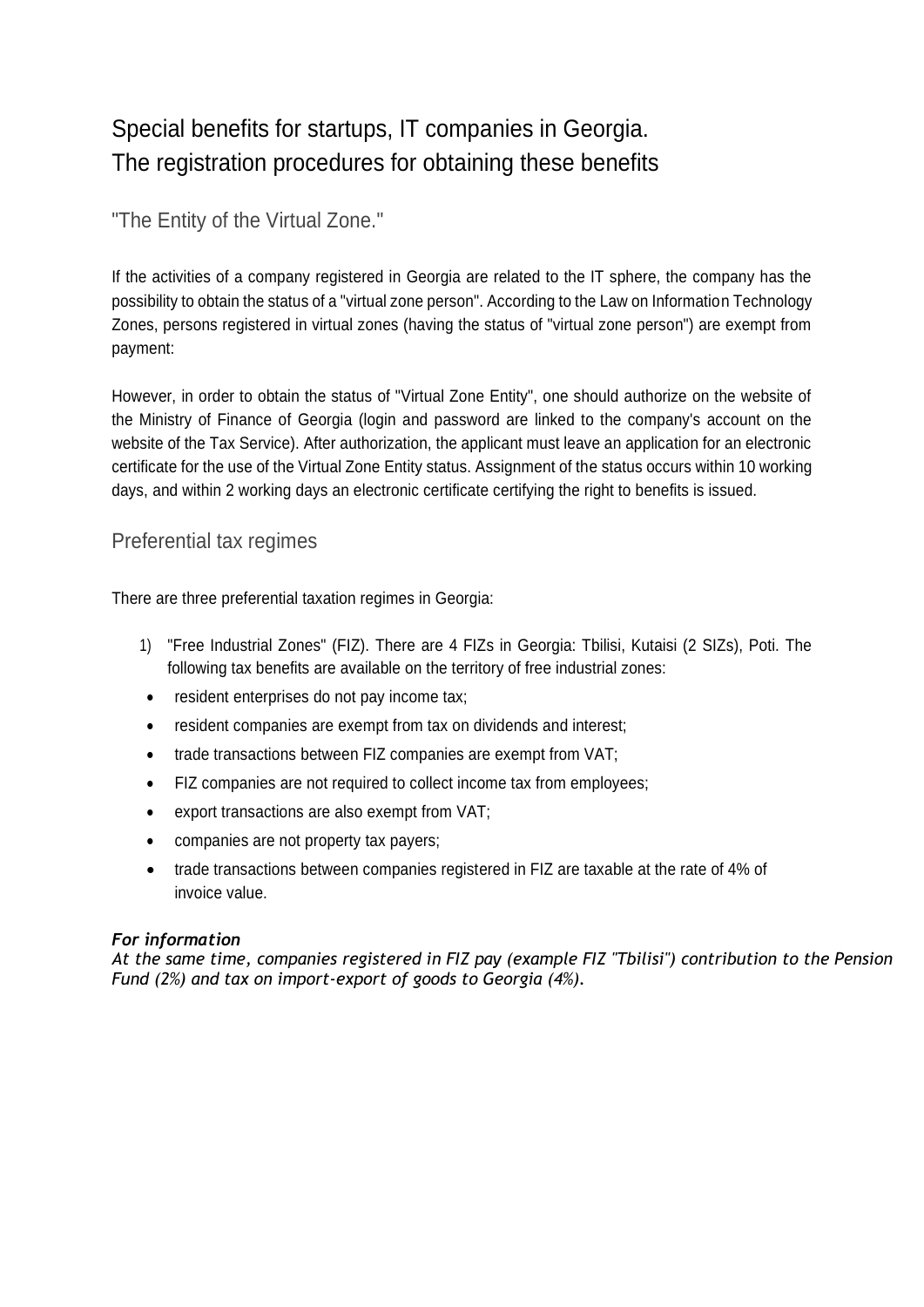*Individuals and legal entities, both residents and non-residents, can register a company in FIZ. To start registering a company in FIZ, it is enough to fill in an application on the website. Example - application form for registration in FIZ Tbilisi. Term of consideration of the application is 1 working day.*

*Any activity, which does not contradict the Georgian legislation and does not relate to the following: production and trade of arms and ammunition, nuclear and radioactive substances, narcotic and psychotropic substances, tobacco products, excisable goods are allowed in FIZ.*

*2) A "free warehouse enterprise" for international trucking companies.*

*4) Creation of an international financial company that is exempt from taxes on profits and income from securities and dividends.*

General economic situation in Georgia, conditions for relocation and opening an office

*According to the National Statistics Service of Georgia, the average monthly nominal wage in the country in the second quarter of 2020 was 1,150 GEL, equivalent to \$356.*

*Food prices in 2020 equivalent to \$ are (Numbeo.com data):*

- milk (1 liter) \$1.08
- loaf of white bread (500 g) \$0.35
- rice (white, 1 kg) \$1.17
- $\bullet$  eggs (12 units) \$1,34
- local cheese (1 kg) \$4,60
- chicken fillet (1 kg) \$3,91
- beef loin (1 kg) \$6,63
- apples (1 kg) \$0,96
- bananas (1 kg) \$1,19
- oranges (1 kg) \$1.05
- tomatoes (1 kg) \$1.02
- potatoes (1 kg) \$0,47
- bottle of wine \$4,64
- local beer (0.5 l) \$0.88
- cigarettes (pack) \$2.01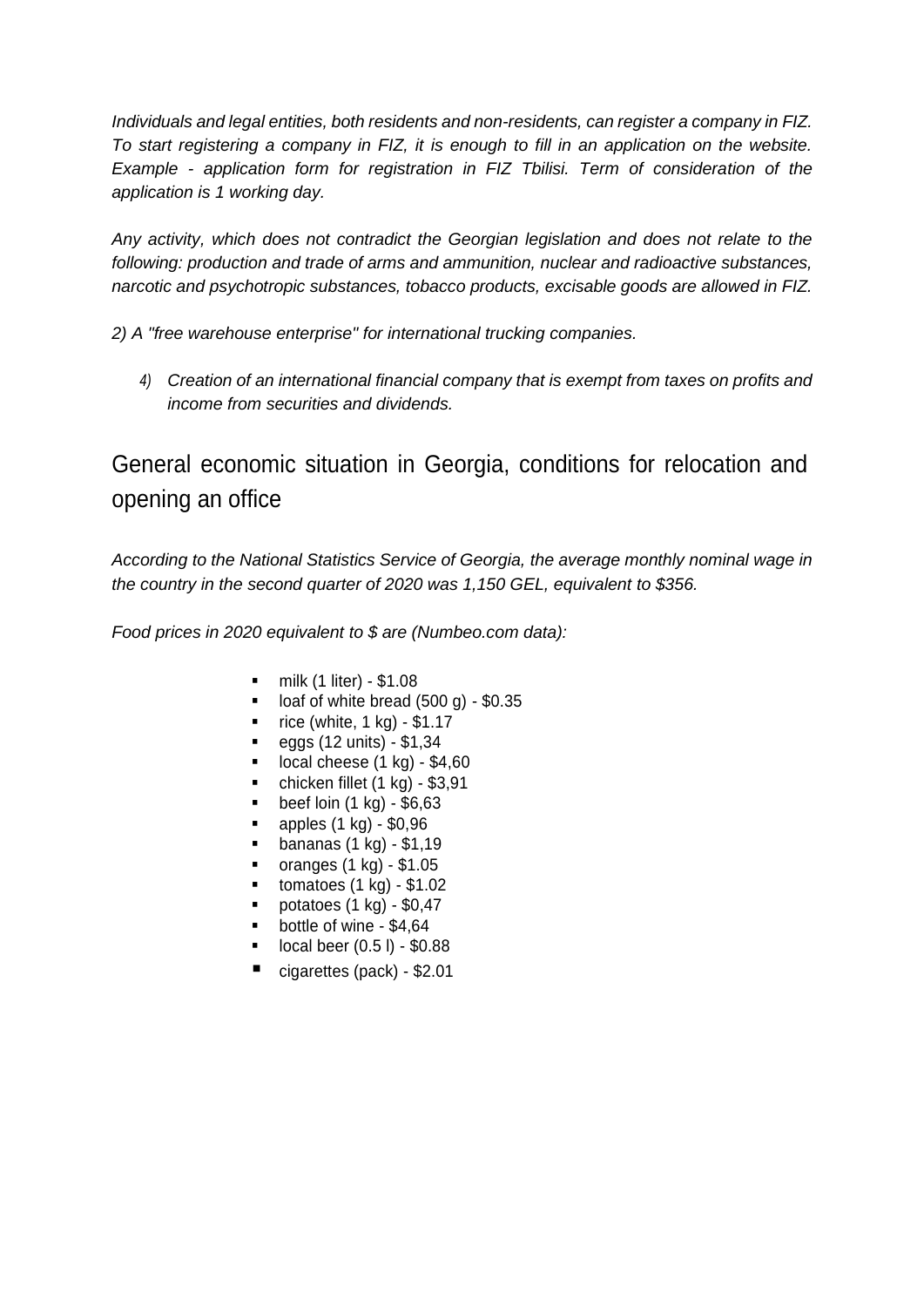Transportation prices (in Tbilisi):

- fare on city passenger transport \$0.15
- cab fare (average fare) \$1.08
- 1 km of cab ride \$0.31
- 1 liter of gasoline \$0.80

Utility payments:

● basic utilities for an apartment of 85 m2 - \$66.02

Rent (in Tbilisi):

● 1-bedroom apartment in the city center - \$370

1-bedroom apartment in the residential district - \$218

The cost of renting an office depends on the area and the status of the business center. For example, a comfortable office with all amenities (kitchen, bathroom) with 70 m2 in a new building in Old Tbilisi is 2,800 GEL per month, or \$ 865.

### Prototyping laboratories and Hi-Tech production facilities

The Georgian Agency for Technology and Innovation launched a special project in 2014 to develop the innovation infrastructure in Georgia, one of the directions of which is the creation of a network of prototyping laboratories. Today (GITA) oversees a network of FabLab laboratories across the country (the FabLab Network of Georgia). Below is a list of FabLab laboratories operating in Georgia.

### *Name: FabLab at Ivane Javakhishvili Tbilisi State University (The FabLab TSU)*

*Address: 2 University St, Tbilisi, Tel: +995571010503, e-mail: fab.lab@tsu.ge Web:<http://fab.lab.gov.ge/> , Facebook page:<https://www.facebook.com/FabLabTSU/> Capabilities/equipment: 3D-printer, CNC-Milling, laser.*

### *Name: FabLab European School.*

*Address: Irine Skhirtladze Street, European School Building, I floor. Address: Irine Skhirtladze Street, European School Building, I floor, 0177, Tbilisi, tel. +995 577 19 08 35, e-mail: [fablab@europeanschool.ge](mailto:fablab@europeanschool.ge) Web:<https://europeanschool.ge/en/fablab/> Capabilities/equipment: 3D printer, CNC-Milling, laser cutter, vinyl cutter, UV Printer, thermal press, Vacuum Former,* 

*Industrial Robot Arms and other tools for prototyping.*

### *Name: FABLAB ILIAUNI*

*Address: Giorgi Tsereteli St, Tbilisi, Tel: +995 551 08 04 04 [fablab@iliauni.edu.ge](mailto:fablab@iliauni.edu.ge) Web:<https://fablab.iliauni.edu.ge/> Capabilities/equipment: 3D-printer, CNC-Milling, Circuit manufacturing, laser, Precision milling.*